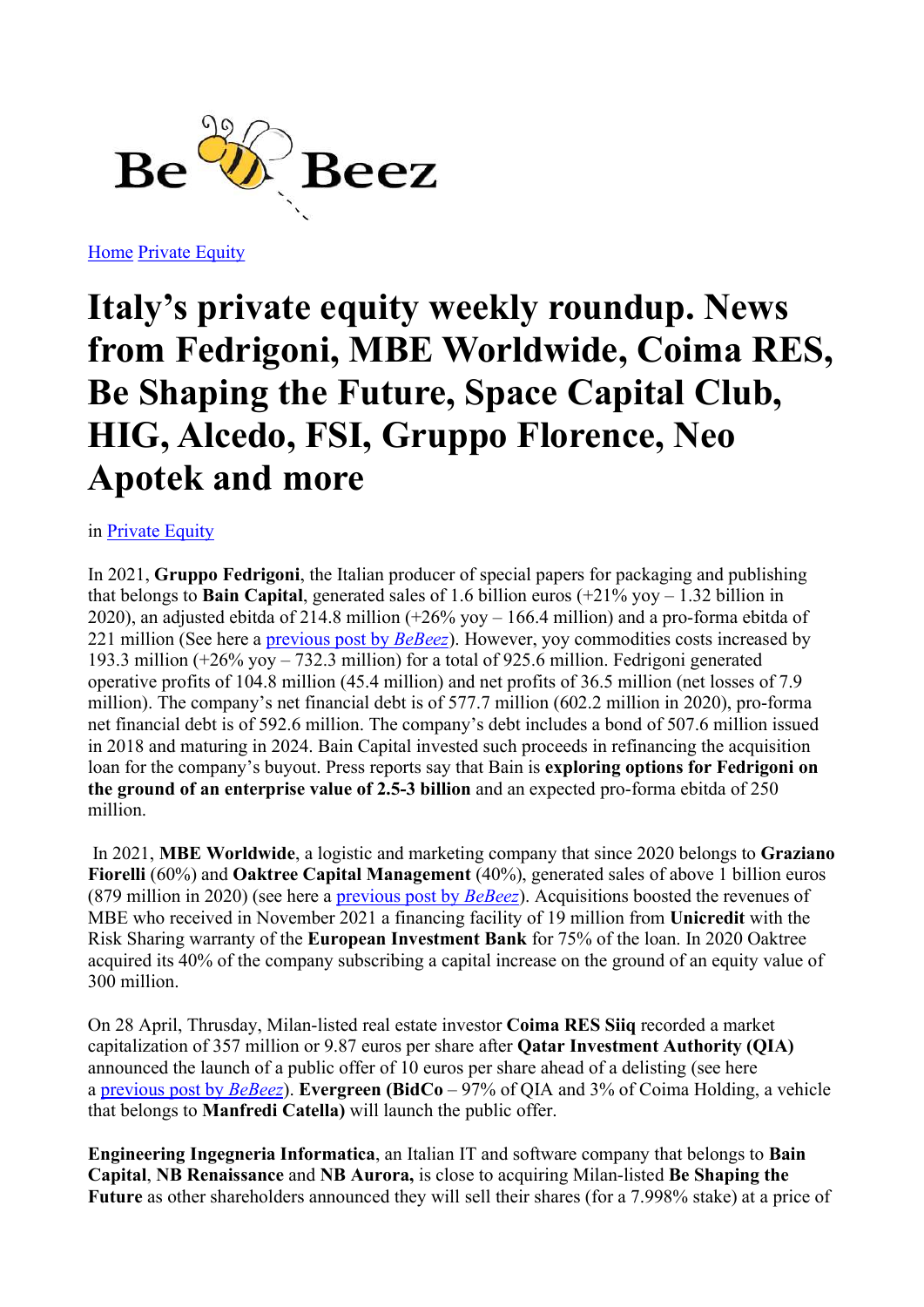3.45 euros per share to a veichle owned by Engineering (see here a previous post by BeBeez). Shareholders Andrea Angrisani, Giancarlo Angrisani, Angelini Partecipazioni Finanziarie, Gabriella Benetti, Blue Lake Sicav – SIF, Rüdiger Borsutzki, Marco Bosco, Francesco Scarnera, and Patrizio Sforza will so join a previous group of shareholders (Tamburi Investment Partners, 28.3%, Stefano Achermann and Carlo Achermann) that had previously signed an identical agreement about a 43.2% stake. Shareholders can sell their stakes until 20 May, Friday. After that Engineering will own more than 50% of the voting rights of the target so it will be compelled by Law to launch a tender offer on all the other shares of the company. Tamburi Investment Partners, Stefano Achermann and Carlo Achermann will sell their holding in the company but will reinvest a total of 52 million. TIP will pour 25 million but will fetch 108 million. Be Shaping the Future has sales of 235 million (+31.6% yoy), an ebitda of 37.1 million (+30.7%) and a net financial debt of 21.7 million (13.2 million). Engineering has revenues of 1.32 billion (+6.7%), an adjusted ebitda of 198.2 million (+11.7%) and net profits of 47.5 million

Gruppo Florence, an Italian group of luxury fashion components makers backed by Vam Investments, Fondo Italiano d'Investimento sgr's Fondo Italiano Consolidamento e Crescita – FICC and Italmobiliare, announced the acquisition of CAM, Confezioni Elledue, Frediani, Parmamoda, and Pigolotti (see here a previous post by BeBeez). The founders of the targets will reinvest in Gruppo Florence that in the last two years acquired 12 fashion products makers as with aggregate revenues of 200 million euros. CAM (a company that Giorgio Corrente heads) is a producer of total look clothes. Confezioni Elledue (Maria Grazia Livi) is a manufacturer of casual garments. Frediani is a third-parties producer of high-end garments. Parmamoda is a maker of high-end garments. Pigolotti manufactures high-end jumpers.

Space Capital Club (SCC), a club deal vehicle for investing in Italian SMEs, acquired 40% of Bruno Generators Group (BGG), a producer and renter of power generation systems and light towers (See here a previous post by BeBeez). Renato Bruno ceo and his brother Giuseppe (37.74% each) sold part of their stakes, while Ciriaco Bruno sold all his 24.53%. SCC, which has resources of 200 million euros that Space Holding launched in 2019, financed the transaction with banking facilities and equity. As soon as SCC will close the acquisition of Bruno Generators, Andrea Abbati Marescotti, Edoardo Subert, Alfredo Ambrosio, Giorgio Paris, and Domenico De Gianni will join the company's board of directors. The company is also going to appoint a new cfo. BGG has sales of 77.4 million, an ebitda of 7.2 million and a net financial debt of 25.1 million.

Neo Apotek, the club deal vehicle that Banca Profilo launched in 2019 for investing in drugstores, signed a joint venture with Unifarco, a paneuropean distributor of medicines and cosmetics, and created Uniapotek (see here a previous post by *BeBeez*). Neo Apotek has 70% of the vehicle and Unifarco 30%. Uniapotek aims to support the owners of the drugstores that are part of Unifarco network to sell their businesses without losing clients. Neo Apotek raised 130 million in equity in two rounds, the second one in 2021 worth 95 million euros.

Project Informatica, an Italian b2b provider of ICT services that since 2020 belongs to HIG Europe, acquired Italian competitor 3P Technologies from the founder and ceo Christian Pieretto (see here a previous post by BeBeez). Sources said to BeBeez that Pieretto would reinvest for a minority of Project. In 2020, 3P Technologies generated sales of 9.4 million euros with an ebitda in the region of 0.6 million and net cash of 0.9 million. Alberto Gisleni is the ceo and founder of Project Informatica which has sales in the area of 126.4 million with an ebitda of 13.8 million and a net financial debt of 14.1 million.

On 29 April, Friday, Alcedo committed to sell Duplomatic, a producer of systems for controlling industrial fluids, to Japan's industrial giant **Daikin** (see here a previous post by BeBeez). In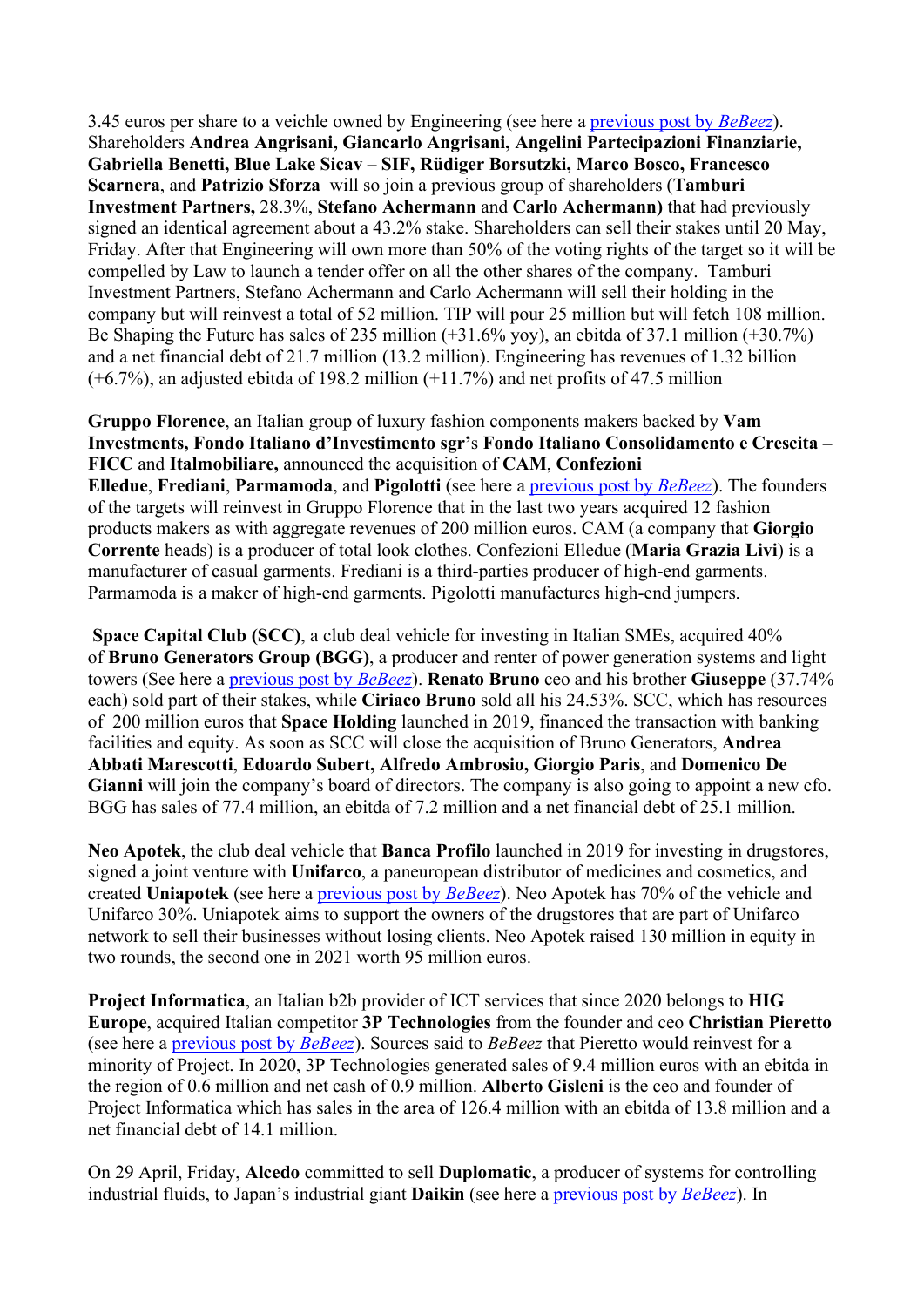2008, Idroma sold Duplomatic's oleodynamic unit to Axa Private Equity, who later rebranded as Ardian, and Duplomatic Automazione to Natixis Cape. In 2013, Ardian sold the asset to Progressio. Alcedo acquired Duplomatic in 2017. Roberto Maddalon heads the company since 2013 and owns a 14% stake. Duplomatic has revenues of 96 million and an ebitda of above 10 million.

Lynx, a tech system integrator of which FSI (the fund that Maurizio Tamagnini leads), owns 49.99% since 2021, announced the acquisition of 90% of Italian competitor Double Consulting from French-Germany group Expleo (See here a previous post by BeBeez). Francesco Rosetti will keep his ceo role and dilute his take from 15% to 10%. Expleo retained Klecha & Co as financial advisor. Double Consulting has sales of 10.8 million euros, an ebitda of 2 million and net cash of 1.3 million. After such an acquisition, Lynx revenues are 70 million. When FSI acquired a stake in Lynx, the company's ceo Matteo Moretti said to BeBeez that the company aims to grwo through acquisitions in Italy, Spain and Brazil..

 Germany's All4Labels Global Packaging Group, a 503 million euros sales company that belongs to Triton Capital since November 2019, acquired Grafiche Pizzi, an Italian producer and vendor of package leaflets and boxes for the pharmaceutical and cosmetics markets, from Gruppo Petrone (see here a previous post by *BeBeez*). The target has sales of 22.4 million, an ebitda of 4.2 million and a net financial debt of 1.7 million

RedFish announced its investment in Autovie Venete, Venice-Trieste motorway concessionaire company (see here a previous post by BeBeez). Redfish will acquire equity worth 6 million euros of Autovie Venete whose further shareholders are Friulia (73%), Regione Veneto (4.83%), Infrastrutture CIS (4.29%), Intesa SanPaolo (3.1%), Crédit Agricole Friuladria (1.97%), Unicredit (1.87%), Generali Italia (1.64%), BNL (1.01%) and further minority shareholders. Autovie Venete has an ebitda of 103 million, net profits of 21 millioni, cash of more than 130 million, while it made investments of 70 million.

German private equity Auctus Capital Partners acquired a majority of Ppm Industries Group from Giuseppe Pellegrini and his Family (90%) and the company itself (9.9%) (See here a previous post by BeBeez). Matteo Pellegrini will keep his ceo role. Ppm has sales of 67 million euros, an ebitda of 5.3 million and a net financial debt of 28 million.

Richetti, an Italian producer of ready meals, attracted the interest of Aksìa Group, Alcedo and another unnamed suitor (See here a previous post by BeBeez). Richetti belongs to Sabine Annemarie Felder (66%), Francesco Richetti, Arturo Richetti, and Carlo Alberto Richetti (11.33% each). The company has sales of 51 million euros, an ebitda of 2.6 million, and net cash of 1.4 million.

Credem Private Equity announced the investment of 10 million euros for a minority of HMC Premedical, a producer of medical equipments that belongs to the BisiFamily (see here a previous post by BeBeez). HMC has sales of 27.2 million, an ebitda of 4.2 million and a net financial debt of 16.3 milion. Andrea Bisi, the company's ceo, said that the firm could also grow through acquisitions

Giovanna Dossena, the ceo of AVM Gestioni sgr, said to BeBeez that vertical private capital funds are attracting the increasing interest of investors that can actively provide their support for the transactions (See here a *previous post by BeBeez*). AVM is currently raising resources for Cysero, a vehicle that launched in joint venture with the robotics and cyber security incubator Kilometro Rosso (Alberto Bombassei); an impact investing vehicle focusing on circular economy, HR